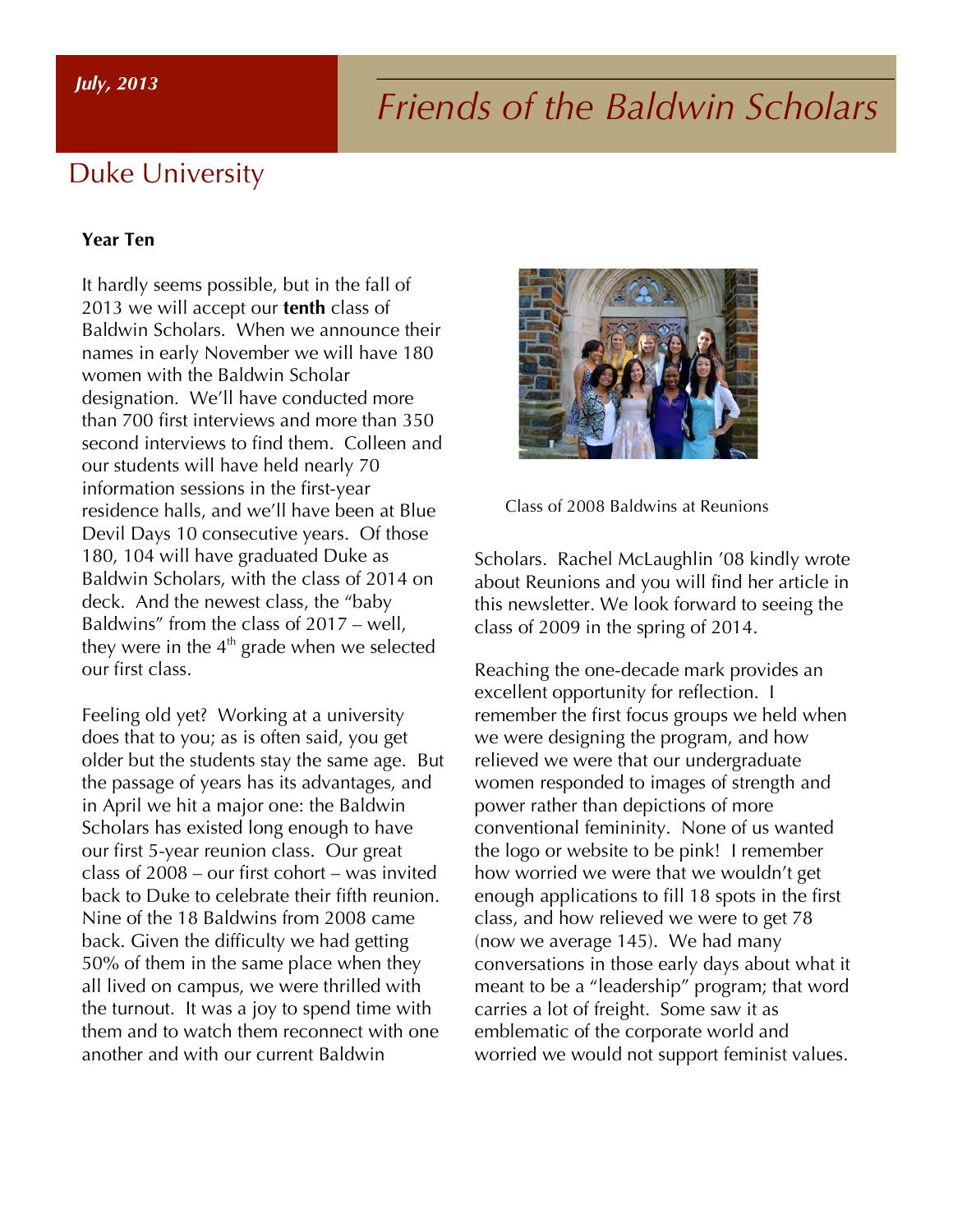Others wanted us to identify with some specific school of leadership theory, which we have steadfastly refused to do; we prefer to help each Baldwin identify her own strengths and passions and lead in the way that's right for her.

Mostly I think about the individual women and their journeys. Watching them grow up from insecure first-years into confident seniors (and beyond) is the greatest joy of this program. Introducing them to peers and mentors they would otherwise have never met, and seeing those relationships blossom, gives us so much satisfaction. Every time a Baldwin posts a Facebook photo of herself with other Baldwins in some location beyond campus (and this is a well-traveled bunch), Colleen and I get sentimental. If we have taught them to believe in themselves and one another, to pursue their passions, and to seek mentors and to reach back to help other women, we have spent this decade well.

We have some big plans afoot to celebrate our tenth year. Stay tuned for information on campus events, and have a wonderful summer!

Donna Lisker, Co-Director of the Baldwin Scholars Program

#### *A Special Thanks to the Throsby Family*

In May, the Baldwin Scholars Program was honored to receive a large gift, in the form of an endowment, from the Throsby Family. Sophie Throsby is a treasured member of the Baldwin Class of 2013. The annual income will support a summer internship and additional activities related to alumnae development. We thank them for their trust, belief in our mission, and thoughtful generosity.

#### *Other Important Gifts*

We also offer our sincere thanks to the following donors for their gifts to the program:

Shari Baker, Class of 2010 Baldwin Scholar Megan Braley, Class of 2008 Baldwin Scholar Merri Estren, Class of 2009 Baldwin Scholar Tyla Fowler, Class of 2009 Baldwin Scholar Freddie Mac, matching gift Dr. Emily Klein, former co-Director, Baldwin Scholars Program Lucy McKinstry, Class of 2010 Baldwin Scholar Tricia McKitty, T'92, L'95 Rachel McLaughlin, Class of 2008 Baldwin Scholar Meredith Metcalf, Class of 2009 Baldwin Scholar Swathi Padmanabhan, Class of 2010 Baldwin Scholar Michelle Sohn, Class of 2011 Baldwin Scholar Angela Steiblin-Pope, Baldwin parent (Caroline Steiblin, Class of 2016) Dr. Judith Touchton, WC '62 Alison (Perlberg) Wynn, Class of 2008 Baldwin Scholar Meng Zhou, Class of 2008 Baldwin Scholar

**Page 2 of 7**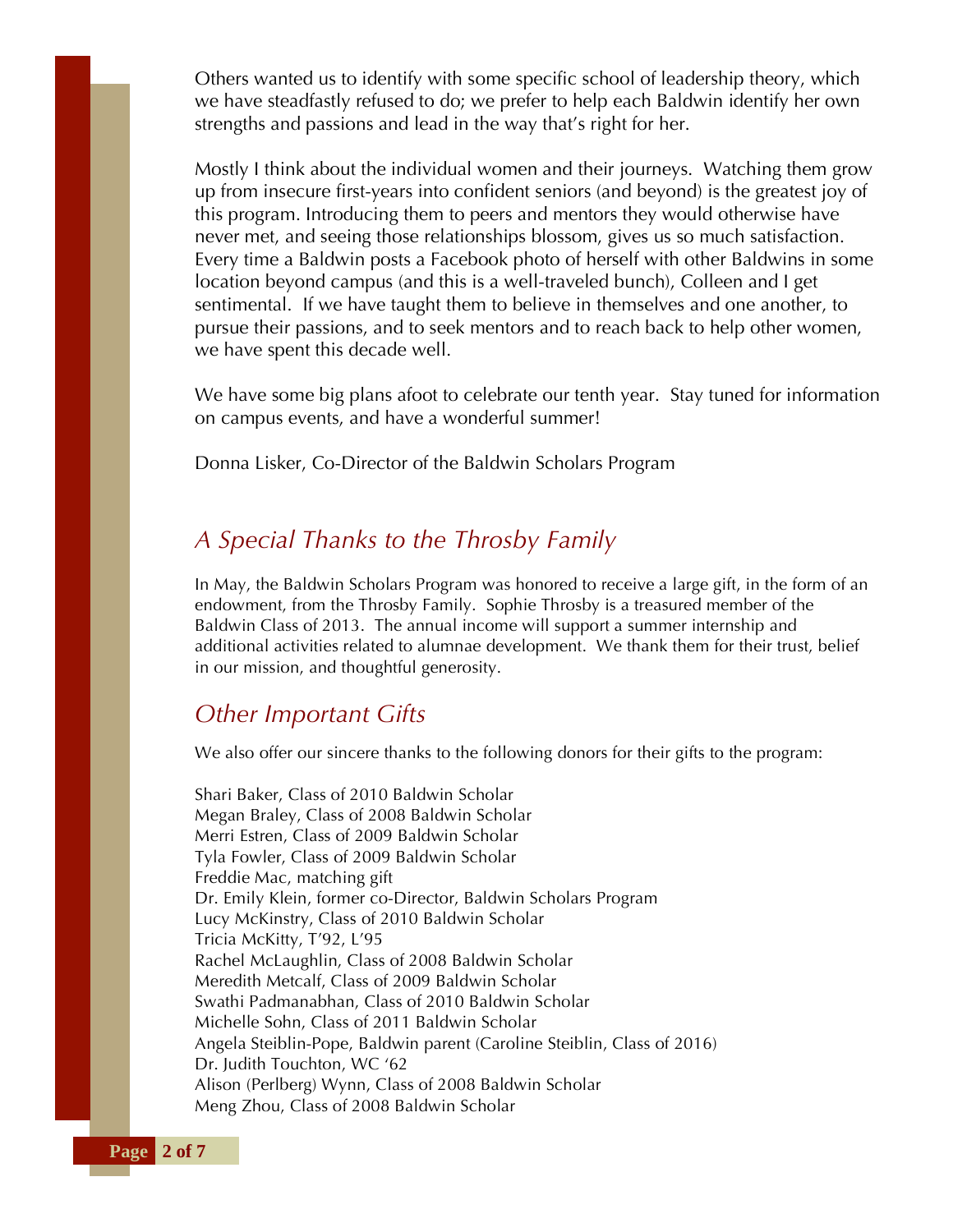If you are interested in making a gift to the Baldwin Scholars, please contact Donna Lisker at dlisker@duke.edu or, when making a gift to Duke, stipulate that you want it to go to the Baldwin Scholars. Gifts can be targeted toward any area of the program.

# *Baldwin Intern Spotlight: Lauren Carroll, Class of 2014*

This summer, I've been working for *The Tampa Bay Times* – called *The St. Petersburg Times* until recently – as a newsroom intern at their main bureau in St. Petersburg, Florida. I'm lucky to be here; it's a paper with a strong reputation, numerous Pulitzer Prize winners on staff, and optimism about the future of journalism. I'm learning so much about the field and what kind of journalist I want to be, and I'm realizing again and again with every story that this is the right career for me.



Even though *The Tampa Bay Times* is such a renowned news organization, the editors trust the interns with the same assignments they would give any full-time reporter. I started out chasing storms and writing articles about stingray safety, but lately I've been working on stories about the upcoming mayoral election and the complicated history of parole in Florida; I even got to meet the governor for an assignment.

Locally, the *Times* has an audience of about 1.7 million who still see the value in a local paper. But they often produce work that has national reach, sometimes in conjunction with well-respected national news organizations like CNN or the Center for Investigative Reporting. PolitiFact – the popular Pulitzer Prize-winning website that rates politicians' statements on a scale of "pants-on-fire" to "true" – was born in the Times newsroom.

There are also a lot of Duke connections at the *Times*. Tons of Blue Devils have made pit stops here during their journalism careers and there are several alumni on staff. The managing editor's son will be a freshman at Duke this year, the founder of PolitiFact, Bill Adair, is now a professor, and a former publisher was a Duke trustee.

Any Baldwin Scholar would make a great reporter. Through the program, we learn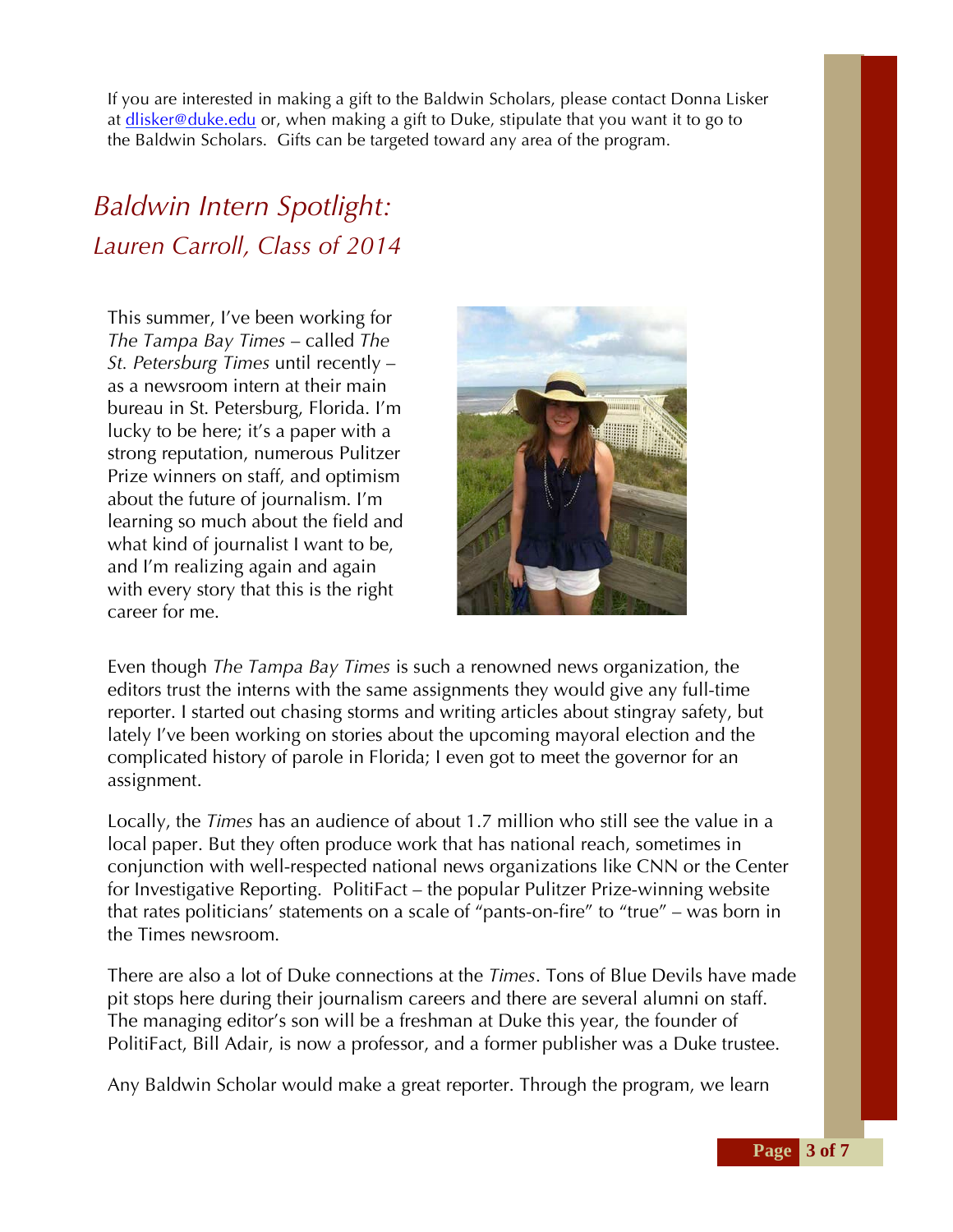how to avoid mistakes many women make in professional settings, like up-talking, over-apologizing, and using body language that makes you small. In journalism – still a male-dominated field – you have to be assertive in order to get the assignments you want and to pull information from tight-lipped sources. I often think back to Baldwin lessons when I'm competing with five other (older, male) reporters to catch a politician before he gets into his car or when I want my editor to know that I'm ready to take on more challenging stories.

The skills I'm learning this summer are applicable in any field. Beyond the obvious writing and multimedia — journalism improves your critical thinking, researching, time management, and understanding about history and current events. It's great to work in a newsroom where the staff — even if they don't know what the future holds for a physical paper — knows there will always be a need for good journalism. To prepare, they encourage reporters to make videos, take their own photos, use Twitter and explore any possible vehicle for getting a story to the public. I can't wait to bring the lessons I've learned at the *Times* back to *The Chronicle* this fall.

I've also been living with a Tar Heel this summer, which has forced me to learn a lot about tolerance.

## *Congratulations, Class of 2013!*

On May 10, we celebrated the Class of 2013 with a ceremony and celebration in the East Duke Building. We now have 104 young alumnae out in the world!

Commencement is the perfect term for this event as students bring their undergraduate experience to a close and prepare to open the next chapter of their lives, with a firm foundation provided by their families, Duke University, and the Baldwin Scholars program.

Several of our Scholars will start work at organizations including Morgan Stanley, IBM, Bellevue Hospital, Duke's Campus Farm, Cvent, and Legacy Venture Consulting. Two will pursue advanced degrees in education and paleontology! Others are still formalizing their next step.

This was a class of incredible academic and extracurricular achievement. We are very proud of all of them.

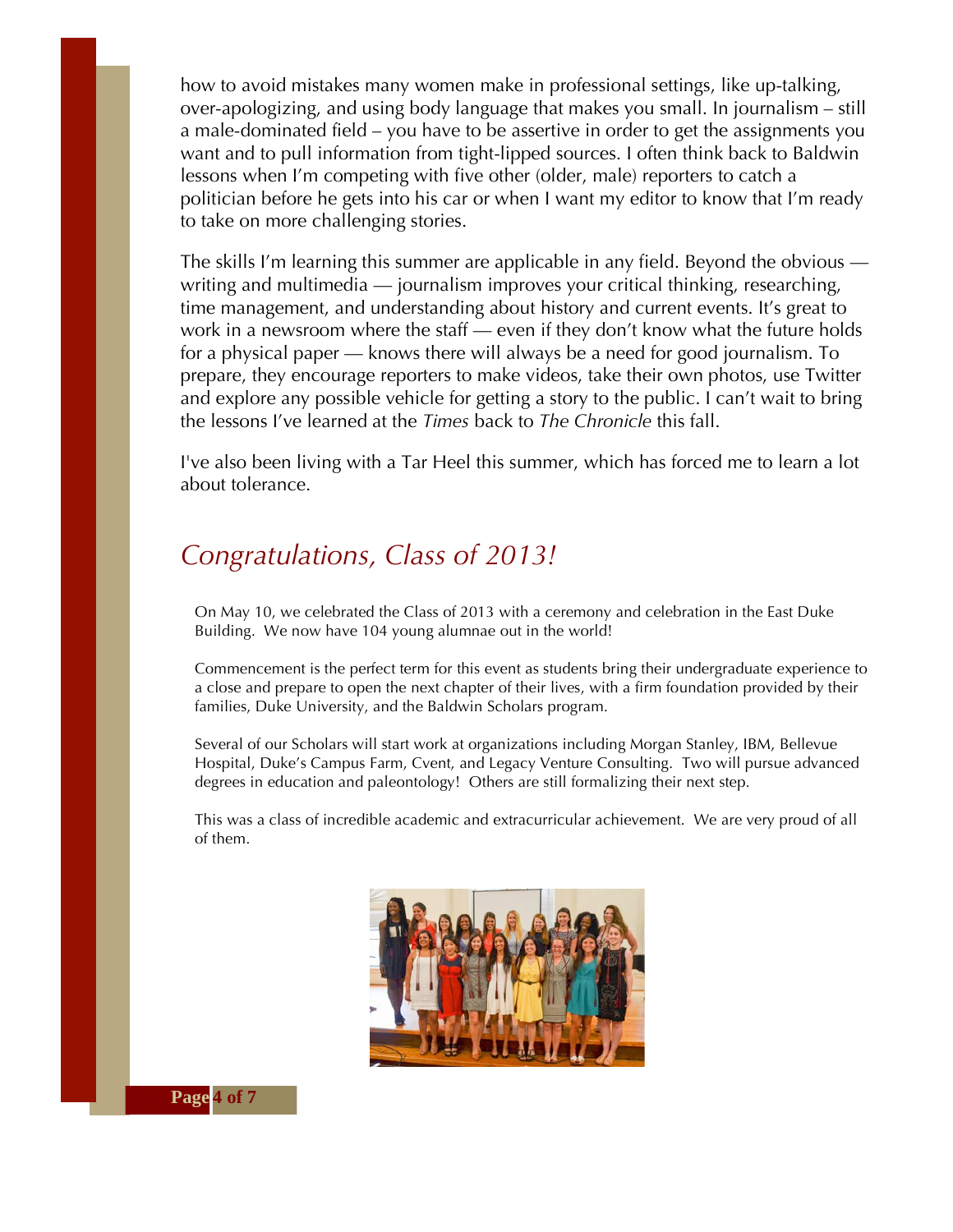## *Unsung Heroine Award*

The Unsung Heroine Award, given annually by the Baldwin Scholars, recognizes a woman who has demonstrated extraordinary dedication to issues that face women at Duke or in the larger community, but whose efforts have not received formal recognition. Nominees can be Duke undergraduate or graduate students, alumnae, faculty, staff, or retirees.

Four individuals were nominated this spring for the sixth annual award.

A small committee of Baldwin Scholars reviewed the nominations and selected a winner.

Senior Nelly Kontchou was recognized for her work as a mentor and President of The Girls Club, an organization that teaches young girls the importance of education, reflection, selfrespect, and healthy lifestyle choices.

The selection committee valued Nelly's dedication to civic engagement and the advancement of women through mentoring. She exemplifies the mission of the Baldwin Scholars and is truly an unsung heroine.



Nelly Kontchou (L) receiving the award from Class of 2015 Baldwin Scholar Reem Alfahad.

#### *Class of 2008 Reunion*

by Rachel McLaughlin

As a member of the inaugural class of Baldwin Scholars, one of our first assignments freshmen year was to write an autobiography. When I reflect on this exercise today, it's a marker in time. We had not been at Duke long enough for the experience to dramatically shape us. Yet we were embarking on a new, collective experience, bringing our fears and ambitions with us on this journey.

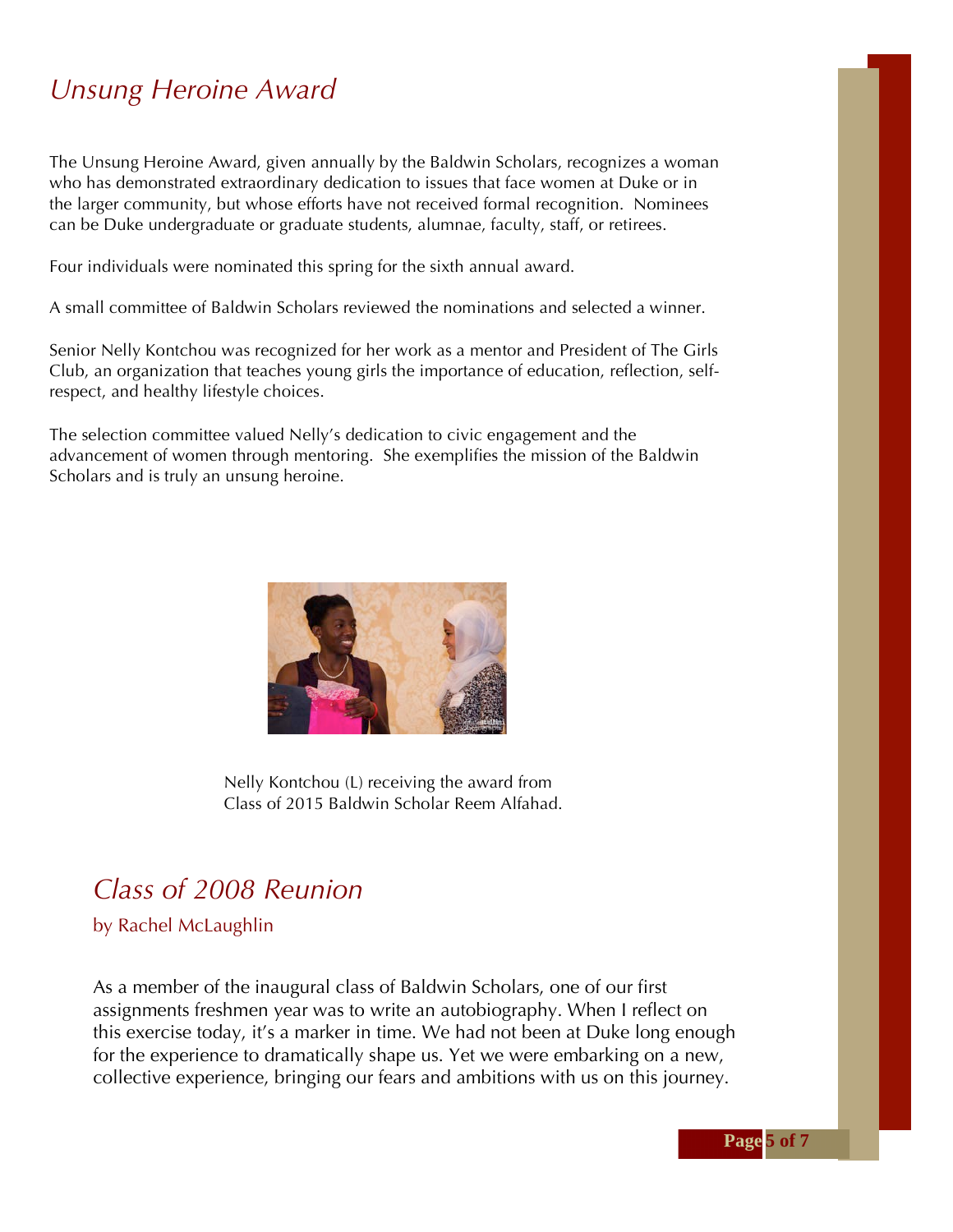When I returned for our five-year reunion in April, I walked into our cherished seminar room to greet Donna, Colleen, and some of the women who presented their stories nine years ago. Donna reminded me of my own: I was homesick. I missed my parents and my 40-person strong Irish-Catholic family in St. Louis. Although I loved the opportunities and new friends I had made at Duke, I unraveled into a mess of tears when confronted with the life I felt, in some ways, I was leaving behind. (Donna will tell you it was less a "mess" and a more of a deluge).

We've all grown since then. Sitting in the seminar room again, this time with a cocktail or two, I felt at home because, just as my family was integral in my journey from Missouri to Duke, we supported each other as we grew into the wiser women we are today. And we are still supporting each other. Life after college has its own challenges including male-dominated workplaces, stodgy corporate cultures that stifle our creativity, knowing when to follow your gut and change course, and choosing the right spouse.

Weathered and less naïve, we laughed and told both funny and serious stories. We dispensed and received advice from these women we trusted most and later shared the lessons we have learned with the current Baldwins. Still even as we spoke to the younger Baldwins, a place where the passage of time was most tangible, I remembered the stories we told at 18 and was proud that we kept our foundations intact.

Kelley still has her depth, Andrea her persistence, and Laura her ability to light up a room with her energy – all qualities central to the first stories they told. I no longer struggle with homesickness, but that emotional tie to my upbringing still defines my actions today.

Only Donna and Colleen know the intent of that first assignment. I like to think that it's precisely designed for moments like this. We have spread our wings and flourished at Duke and beyond, but, in a very good way, we are also still the same. That's what makes this program special.

Rachel McLaughlin (center) responds to a panel question.





Current Baldwins are mesmerized by stories from the legendary Class of 2008 Baldwins.